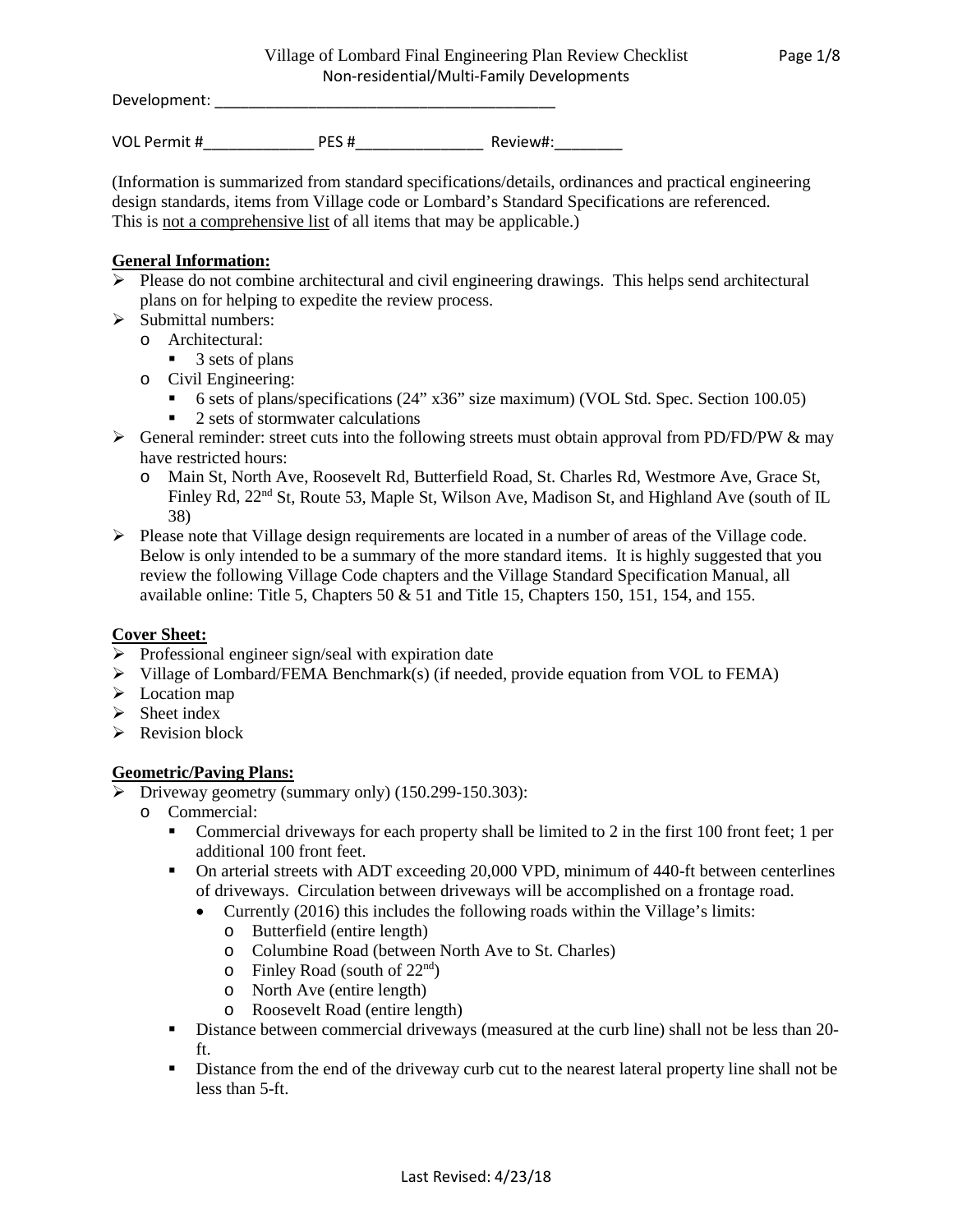- At heavily traveled intersections where separate right turn lanes are incorporated in the design, no driveway shall be constructed where the edge of the turning lane pavement is greater than 5-ft from the edge of the through pavement.
- $(1$ -way): 20-ft (max.) at property line
- $(2-way): 35-ft (max.)$  at property line
- Radii: no more than 15-ft.
- Angle: no less than 60 degrees from curb line to centerline of driveway
- All service station gasoline pump islands shall be a minimum of 15-ft from any property line.
- All loading docks or loading doors shall be a minimum of 45-ft from any property line which is parallel to such loading docks or doors.
- No commercial driveways will be permitted into any parking lot or other facility which is designed in such a way as to make it necessary for exiting vehicles to back onto the street.
- In no case shall any obstruction of any kind be permitted to obscure vehicles entering into public right-of-ways. Such obstruction shall not exceed a height of 30-inches within a depth of 30-ft from front, side, or rear property lines.
- Above ground utility cabinets shall be located no less than 30-ft from any non-residential driveway (§97.012 (B))
- The minimum lateral separation between the edge of a driveway pavement and any above ground obstruction (i.e. posts, poles, utility boxes, etc.) shall be three (3) feet. Parkway tree trunks are 10-ft. (Village Specs section 500.13(C))
- $\triangleright$  Driveway alignment with other driveways across the road
- $\triangleright$  Parking stalls sizing should follow the following zoning requirements (155.602):
	- o Standard length of 18'-0"
	- o For parking stalls adjacent to landscape islands and more than 5 feet from a property line, minimum length is  $16'$ -0"
	- o Parallel parking spaces minimum length is 24'-0"
	- o Minimum width (based on zoning district):<br> **B** 1, B<sub>2</sub>, B<sub>3</sub>, B<sub>4</sub>, B<sub>4</sub>A, B<sub>5</sub>, B<sub>5</sub>A; minim
		- B1, B2, B3, B4, B4A, B5, B5A: minimum 9'-0"
		- $\bullet$  O (Office), I (Industrial), all residential districts & publicly owned commuter lots: minimum  $8' - 3"$
- $\geq$  2-way drive aisles shall be a minimum of (Table 6.2): (155.602)(C)
	- o 8.25' stalls: 25'-0"
	- o 9.0' stalls: 24'-0"
- $\triangleright$  1-way drive aisles shall be a minimum of (Table 6.2):

|           | 8.25'<br>stalls | g,<br>stalls | 16' stalls |
|-----------|-----------------|--------------|------------|
| 90 degree | יחר             | י הר         |            |
| 60 degree | 18'             | 172          | n/a        |
| 45 degree | 4               | 1 ຕາ         | n/a        |

- $\triangleright$  Lighting: Parking lots shall be illuminated according to the standards in the Village code at all times that the parking lot is open for general use.  $(155.602)(A)(10)(d)$
- $\triangleright$  Request truck/car turning exhibits when turning radius areas are in question (autoturn, etc.)
- $\triangleright$  Parking lot structural number shall be in accordance with the following (Village of Lombard Standard Specifications):
	- o Automobile loading: 2.5
		- HMA: 1.5" surface, 2" binder, 10" CA-6
	- o Truck loading: 3.0
		- $\blacksquare$  HMA: 1.5" surface, 2" binder, 14" CA-6
- $\triangleright$  Off-street loading requirements (155.603)
	- o Size: (Table 6.4: Schedule of Off-Street Loading Requirements)
		- Short:12' width by 30' length, access aisle: 12' one-way, 24' two-way
		- Long: 12' width by 50' length, access aisle: 14' one-way, 24' two-way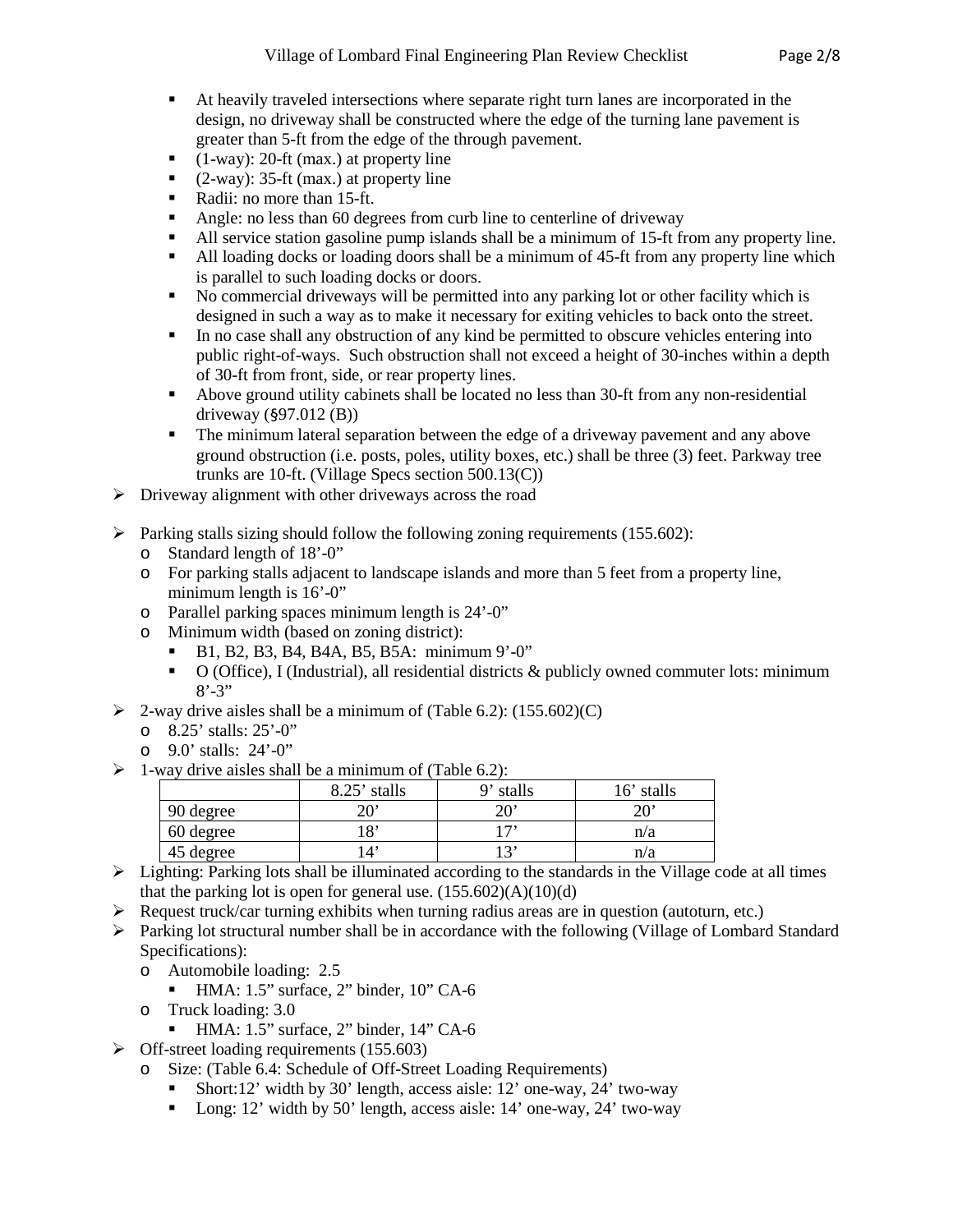- o Maneuvering apron: 60'
- o Surface: paved with asphalt, concrete or other dustless all-weather material capable of bearing a live load of 200 pounds per square foot.
- $\triangleright$  Landscape island minimum width from back of curb is 7 feet & minimum of 120 SF in area.  $(155.706)(B)(2)(b)$
- $\triangleright$  All parking lots shall have 6" barrier curb around the perimeter, with exception of small (1-2 feet wide) depressed curb areas for PCBMP designs  $(155.602)(A)(10)(f)$ 
	- o Such curbing shall be designed so that no part of any parked vehicle shall encroach into a required yard.
- $\triangleright$  Must be surfaced with "dustless, all weather material of asphalt or concrete" (155.602)(A)(10)(c)
- $\triangleright$  General design guidelines should be followed
	- o Drive-thru drives should be left hand turns, people don't handle right hand turns well
- $\triangleright$  Sidewalks shall be shown, on-site as well as along street frontages
- $\triangleright$  Accessible ramp locations shall be called out
- $\triangleright$  ADA stall count complies with table 6.1 (155.602)(B)(2)

| # Parking Spaces         | to 25      | 26 to 50   | 51 to 75   | 76 to 100   | 101 to 150               | 151 to 200 |
|--------------------------|------------|------------|------------|-------------|--------------------------|------------|
| $\text{Re}q' d \#$       |            |            |            |             |                          |            |
| <b>Accessible Spaces</b> |            |            |            |             |                          |            |
| # Parking Spaces         | 201 to 300 | 301 to 400 | 401 to 500 | 501 to 1000 | <b>Over 1000</b>         |            |
| $\text{Re}q' d \#$       |            |            |            | 2%          | $20+1$ per 100 over 1000 |            |
| <b>Accessible Spaces</b> |            |            |            |             |                          |            |

- $\triangleright$  Trash dumpster areas shall be designated
- $\triangleright$  Details for all pavement/curbs/sidewalks/etc. items included. Village details utilized, when applicable.
- For street lane closures, IDOT standard details shall be followed.
- $\triangleright$  For subdivisions: per the USPS, all new subdivisions shall have cluster community mailboxes. Individual home mailboxes are no longer allowed. The site plan shall show the proposed location for the cluster mailbox. They should not be located within a requisite clear line of sight area.

### **Erosion Control (SWPPP) Plans:**

- $\triangleright$  Silt fence on downhill side of development/disturbance (acceptable to install around perimeter)
- $\triangleright$  Inlet protection (filter fabric inserts/baskets/hay bales/silt boxes/etc.)
- $\triangleright$  Ditch check dams (for lengthy swale areas)
- $\triangleright$  Construction entrance called out
- $\triangleright$  VOL notes
- $\triangleright$  Details

# **Grading Plans:**

- $\triangleright$  Paved area slopes between 1-5%
	- o can be 0.5% if gutter or pavement under a canopy/building
- $\triangleright$  Grass/landscaped areas slopes between 2-25%
	- o 1% allowed, if specific spot grades are called out
- $\blacktriangleright$  Sidewalks (154.504)
	- o Minimum sidewalk width: 5-ft
	- o Maximum slope: not to exceed 6% or steeper than the street slope (per Public Rights of Way Code)
- $\triangleright$  Detention basins
	- o Detention pond slopes maximums (VOL Std. Spec. Section 800.02)
		- Residential, or adjacent to residential: 4:1
		- Non-residential: 3:1
	- o Ponds near ROW shall be set back 10'+1.5 times the depth of the pond (See IDOT sheet for specifics on different situations)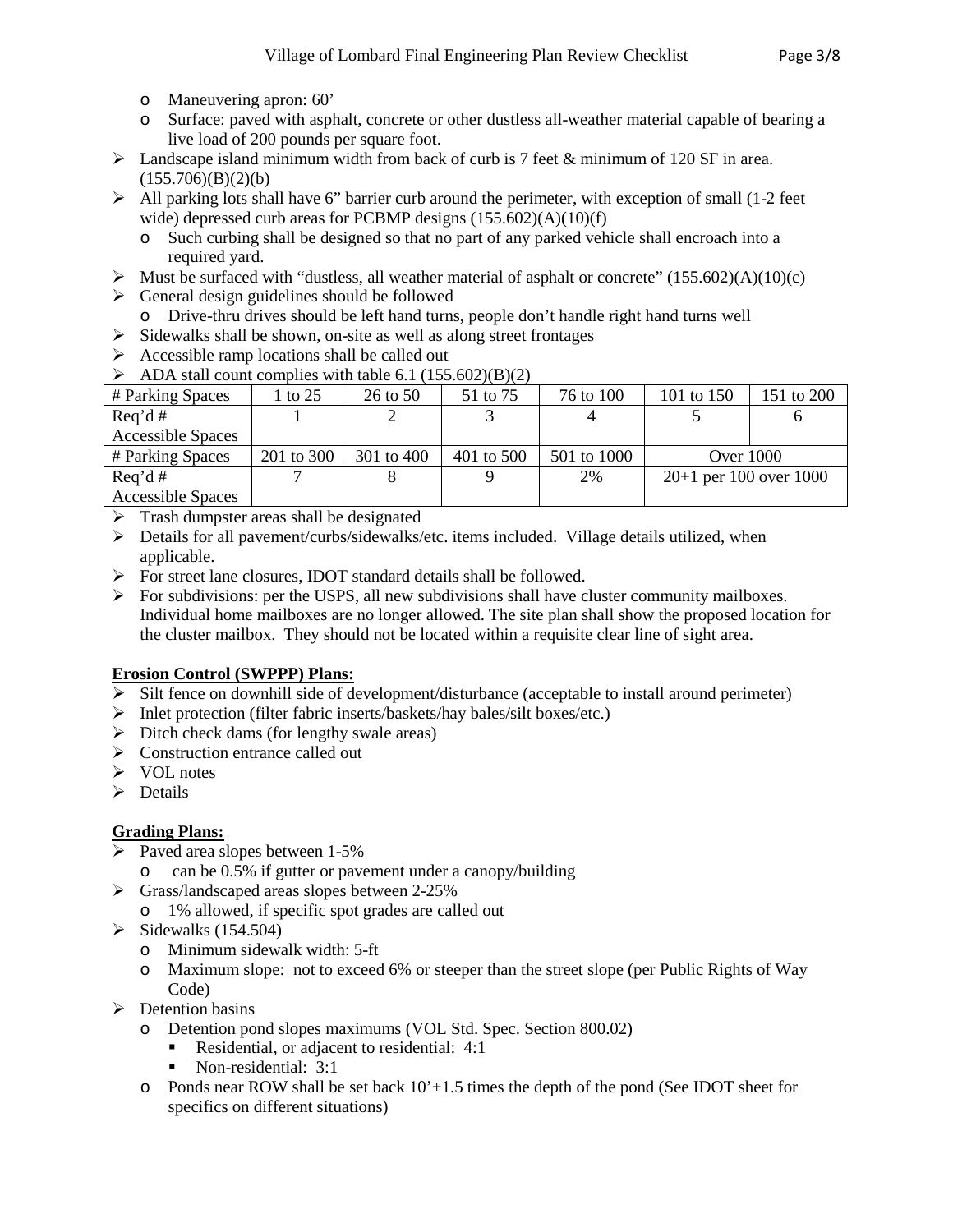- o Bottom slope of the detention pond should be no less than 1.5% without underdrains
- o The highwater elevation (or HWL) shall allow for 1 foot of freeboard below the T/F (for commercial)
- o The highwater elevation (or HWL) shall allow for 1 foot of freeboard below the T/F (for residential)
- o All detention ponds shall have an overflow location with weir calculations to provide proof that 1.0 cfs/acre will flow through the overflow areas without detriment to the detention facility
- Driveways: residential aprons shall be between 2%-5% slope.
- $\triangleright$  If there is less than a continuous 1% minimum slope from the new impervious areas to a storm sewer or defined watercourse, then drain tiles, storm drains and/or a dry well shall be required to convey or store the 100-yr runoff.
- Accessible parking stalls shall have a maximum of 2%, in any direction (IL ADA)
- Accessible route shall have a maximum slope of 5%, except ramp locations (IL ADA)
- $\triangleright$  Sidewalk grades shall be no greater than 5%, 2% cross slope (IL ADA)
- $\triangleright$  If cross sections are needed to help clarify berms/retaining walls/etc. request them
- $\triangleright$  If pond has a natural water level (wet bottom pond) aerators may be included (and sized appropriately for the depth to prevent stagnate water) and the petitioner shall maintain them.

# **Utility Plans:**

Keep in mind: Spacing of trees shall be as follows (section 99.04):

- 35' intervals from existing trees
- Minimum of 10' from driveway aprons
- Minimum of 5' from water/sewer service lines
- Minimum of 15' from crosswalks
- Minimum of 5' from sidewalks
- Minimum of 15' from street light poles and utility poles
- Minimum of 10' from fire hydrants
- Minimum of 10' from catch basins
- Minimum of 15' from any traffic control device, not including signs
- Parkway trees will be planted by VOL forestry division and a charge of \$350/tree will be part of the permit fee. The owner is responsible to plant any required parkway trees in IDOT or DuPage DOT right-of-ways.

### **Sanitary Sewer:**

- $\triangleright$  All sanitary connections to the ROW have a cleanout near the property line, where they leave the site
- $\triangleright$  All changes in direction have a minimum of a cleanout or a structure
- $\triangleright$  Utility crossing elevations should be shown on the plan, to verify no conflict manholes will be required.
- Sanitary service lines shall have a minimum of 1%. ("Standard Specifications for Water and Sewer Main Construction in Illinois")

Suggested Sanitary Sewer Main Slopes (not in the Village Code, but from IL Title 35, section 370.320(c))

| Size of<br>Pipe | Minimum<br>Slope | Desired<br>Slope | Maximum<br>Slope |
|-----------------|------------------|------------------|------------------|
| 8"              | 0.40%            | 0.45%            | 12.00%           |
| 10"             | 0.28%            | 0.30%            | 12.00%           |
| 1つ''            | 0.23%            | 0.25%            | 12.00%           |

Flowing full of not less than 2.0 fps, based on Manning's formula using an "n" value of 0.013.

Sanitary Services shall be between 1% minimum and 10% maximum (50.023)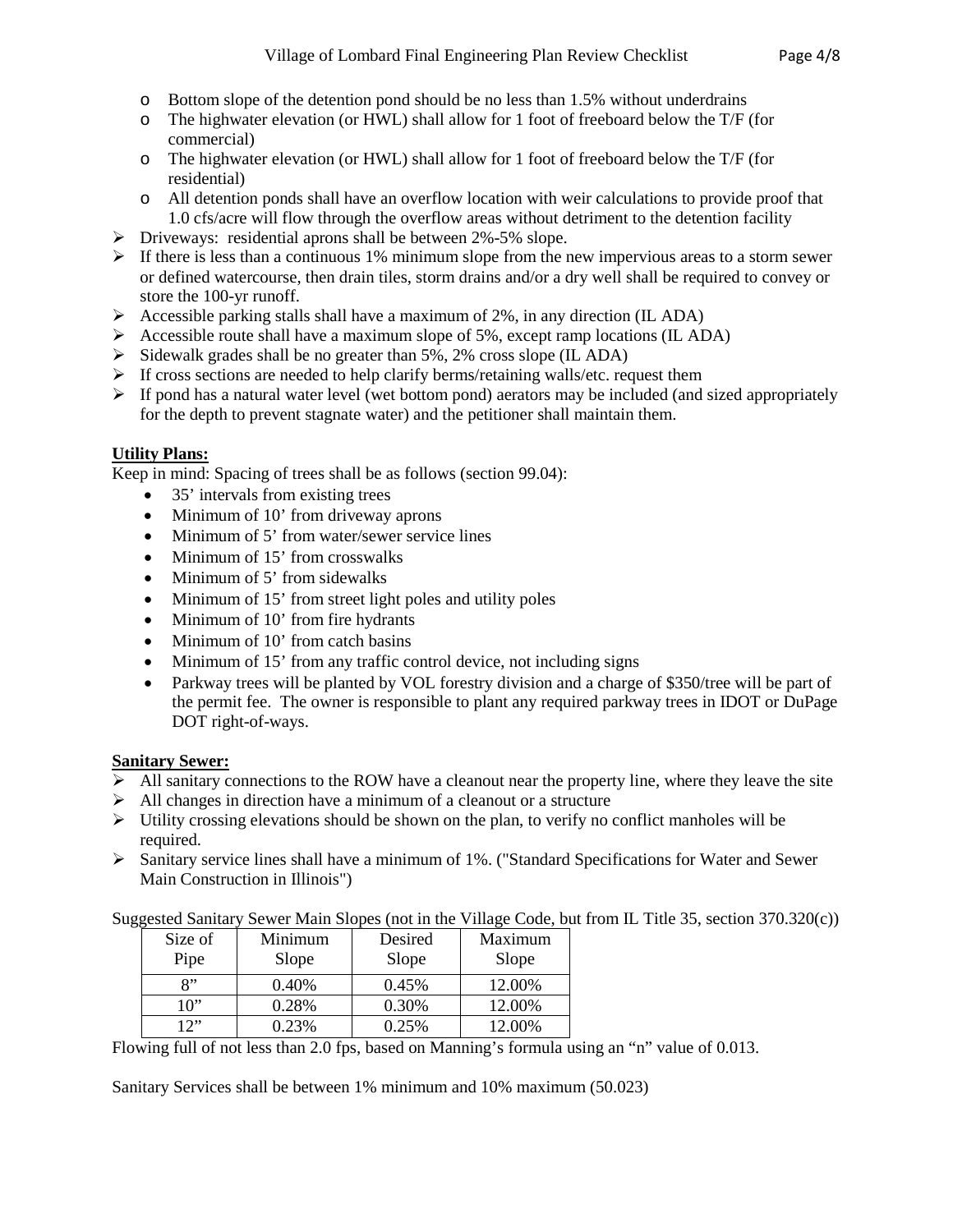Watermain/Water Services:

- $\triangleright$  Utility crossing elevations should be shown on the plan, to verify no conflict manholes will be required.
- $\triangleright$  Verify IEPA separation requirements are met for WM to sewers. (10-foot horizontal, 1.5-foot vertical, if water is lower: need 10-foot watermain quality pipe on each side of crossing)

# Storm Sewer:

- $\triangleright$  Storm sewer slopes are not back-pitched
- Storm sewer materials are of the following (VOL Std. Spec. Section 200.02-200.03):
	- o RCP or DIP in ROW,
	- o PVC used in landscape areas or for roof drain connections from the building to the nearest available downstream structure) when located under a privately maintained paved area, but only when approved in writing by PES Division.
	- o Precoated, fully-lined, galvanized corrugated steel pipe only for residential driveway crossings only when a ditch section is present.
- Storm sewer has 2-foot of cover (VOL Std. Spec. Section 200.05)
- $\triangleright$  All storm connections to the ROW have a cleanout near the property line, where they leave the site
- $\triangleright$  All changes in direction have a minimum of a cleanout or a structure
- No sumps in storm structures in non-paved areas (VOL Std. Spec. Section 200.06)
- Storm sewer calculations/HGL to verify 10-yr, 24-hour capacity, without surcharging the system. If overflow route is through pipe, they need to not surcharge for a 100-yr, 24 hour capacity.
	- o Refer to the DuPage County technical guidance memo, issued October 16, 2019, for the specific rainfall to the followed. Prior to the dates in the memo, the 10-yr, 24-hr rainfall is 4.5", after the dates in the memo, the 10-yr, 24-hr rainfall is 5.15".
- $\triangleright$  Any restrictor detail and the location of the restrictor should be called out. The diameter of the restrictor should match the size called out in the stormwater submittal calculations.
- $\triangleright$  Utility crossing elevations should be shown on the plan, to verify no conflict manholes will be required.
- Details for all storm sewer items are included, Village of Lombard details required, as applicable.
- $\triangleright$  Minimum 3.0 fps minimum (and preferably 10 fps maximum, due to scour) flows are allowed in the pipes. Check the slope of the pipe with the pipe size for a pipe flowing full. (VOL Std. Spec. Section 200.01)

| RCP example: |  |
|--------------|--|
|--------------|--|

| Size of | Minimum | <b>Maximum Slope</b> |
|---------|---------|----------------------|
| Pipe    | Slope   | (preferred)          |
| $10$ "  | 0.56%   | 6.19%                |
| 12"     | 0.44%   | 4.85%                |
| 15"     | 0.32%   | 3.60%                |
| 18"     | 0.25%   | 2.82%                |
| 21"     | 0.21%   | 2.30%                |
| 24"     | 0.17%   | 1.93%                |
| 30"     | 0.13%   | 1.43%                |
| 36"     | 0.10%   | 1.12%                |
| 48"     | 0.07%   | 0.76%                |

PVC example:

| Size of | Minimum | <b>Maximum Slope</b> |
|---------|---------|----------------------|
| Pipe    | Slope   | (preferred)          |
| 4"      | 1.12%   | 12.43%               |
| $6$ "   | 0.65%   | 7.24%                |
| 8"      | 0.44%   | 4.93%                |
| 10"     | 0.33%   | 3.66%                |
| 12"     | 0.26%   | 2.87%                |
| 15"     | 0.19%   | 2.13%                |
| 18"     | 0.15%   | 1.67%                |
| 21"     | 0.13%   | 1.36%                |

 $\triangleright$  Inlet capacity calculations for frames to make sure the water can actually get into the pipes for the storm and duration requirement.

**Detention Calculations:** Please note, there is no longer a residential subdivision development size allowance anymore as part of the countywide stormwater ordinance (as of the 2012 Countywide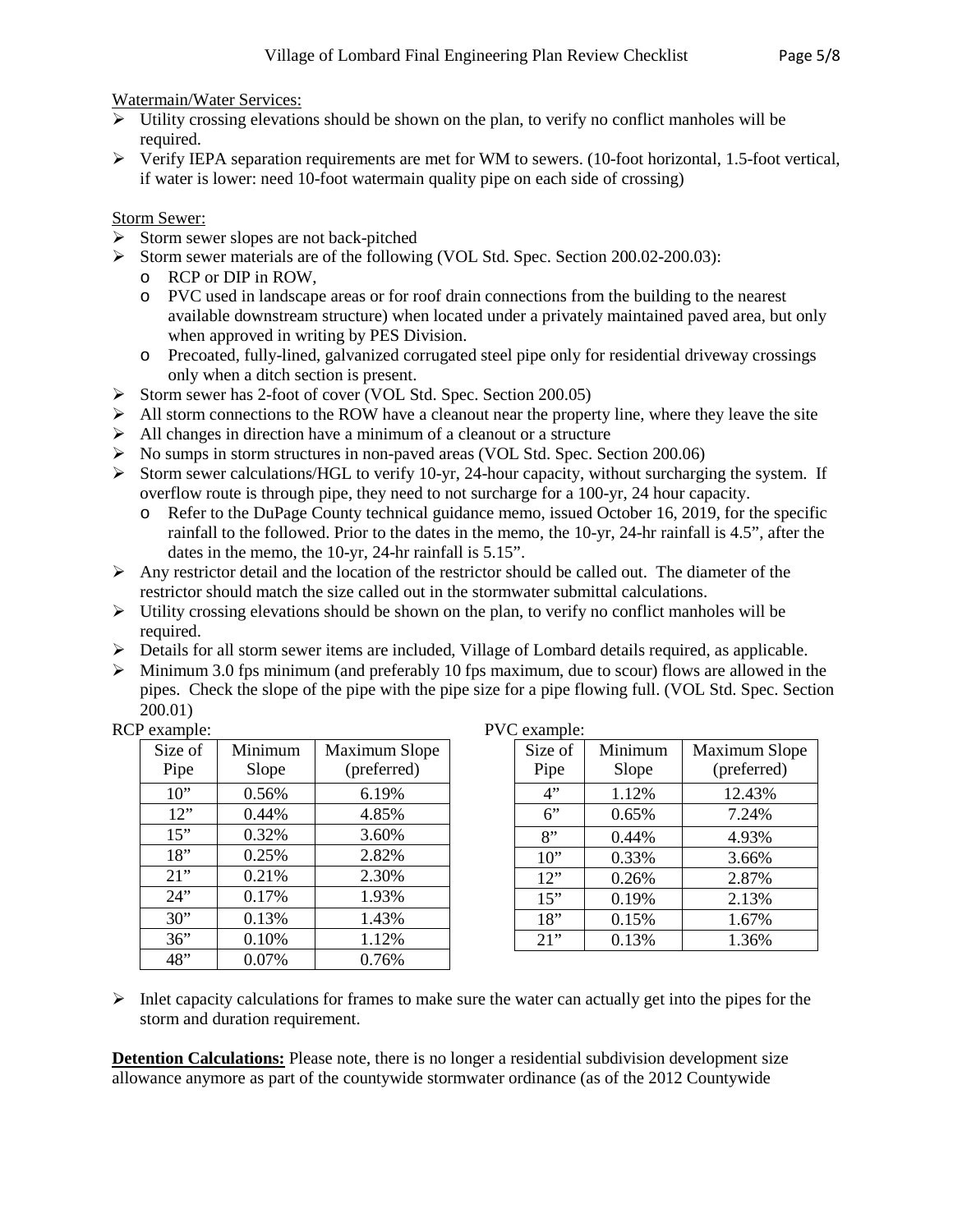Ordinance overhaul). All lots and subdivisions, regardless of size or development type, are now subject to the following requirements.

- $\triangleright$  Stormwater calculations should be submitted in the DuPage County tabbed format.
- $\triangleright$  Unless otherwise noted, the stormwater certification date is the same date at the approved civil engineering plans approved by PES.
- Stormwater tracking (if no separate detailed calculations are provided, minimally add this as a note on the plans)
	- Provide existing impervious coverage in square feet.
		- Existing impervious as of 4/23/13 (for BMP requirements)
		- Existing impervious as of  $7/1/12$  (for detention requirements)
	- Provide proposed impervious coverage in square feet.
- $\triangleright$  Further detailed calculations are required when the following apply (regardless of development type):
- Is net new impervious proposed over 2,500 SF, based on existing on  $4/23/13$ ?
	- o If yes, need BMPs for all, not just new impervious surfaces
		- o PCBMP
		- o VCBMP: 1.25" for all impervious surfaces
		- o If a drywell is being proposed, is there a minimum clearance of 2-ft between the seasonal high water table and the bottom of the dry well? (County requirement, due to concern for groundwater contamination) Provide information from soils testing.
	- Is net new TIA (Total Impervious Area) proposed over 5,000 SF, based on existing on 7/1/12? (Same as County Ordinance, except the amount of square footage when required, unless subdivision of more than 5 lots, then County may be more restrictive for meeting the threshold $(s)$ )
		- o If yes, need detention for all disturbed areas, not just net new impervious surfaces.
			- o Maximum of 0.10 cfs/acre release rate, based on the 24-hr, 100-yr storm per ISWS updated Bulletin 70 rainfall depth.
			- o For sites less than 5-acres in area, the unit area site runoff storage nomograph from the Northeastern Illinois Planning Commission publication "Investigation of Hydrologic Methods for Site Design in Northeastern Illinois" will be considered an acceptable calculation methodology for determining the volume of site runoff storage required in lieu of modeling. \*\* **Once enforcement of the updated Bulleting 70 (8.57" 100-yr, 24 hr storm) is being enforced, the nomograph is no longer acceptable until an updated one is issued based on the updated rainfall tables. \*\***
			- o For sites 5-acres or greater, a hydrologic model that produces a runoff hydrograph shall be utilized.
		- o **UNLESS** (calculations required):
			- o a) the net TIA without detention will be within 5,000 sf of the TIA that existed on 2/15/92,
			- o b) the TIA will decrease by at least 5% from its highest level in the past 3 years,
			- o c) the TIA will be less than 10% of the entire development property area
- $\triangleright$  Is soil type and hydrologic soil group properly identified?
- $\triangleright$  Are calculations done per the allowable methods?
	- ISWS updated Bulletin 70, NE section rainfall statistics
		- o Continuous simulations: NOAA continuous record from 1949 to present at Wheaton gage
		- o Facilities with trib.
		- o Area over 100-acres: perform critical duration analysis & highest peak discharge for conveyance design, testing events up to 24-hr duration.
	- Site under 5 acres: hydrograph allowed; however, NIPC/CMAP publication "Investigation of Hydrologic Methods for Site Design in NE IL" nomograph is acceptable calculation method in lieu of modeling**. \*\* Once enforcement of the updated Bulleting 70 (8.57" 100-yr, 24-hr storm) is being enforced, the nomograph is no longer acceptable until an updated one is issued based on the updated rainfall tables. \*\***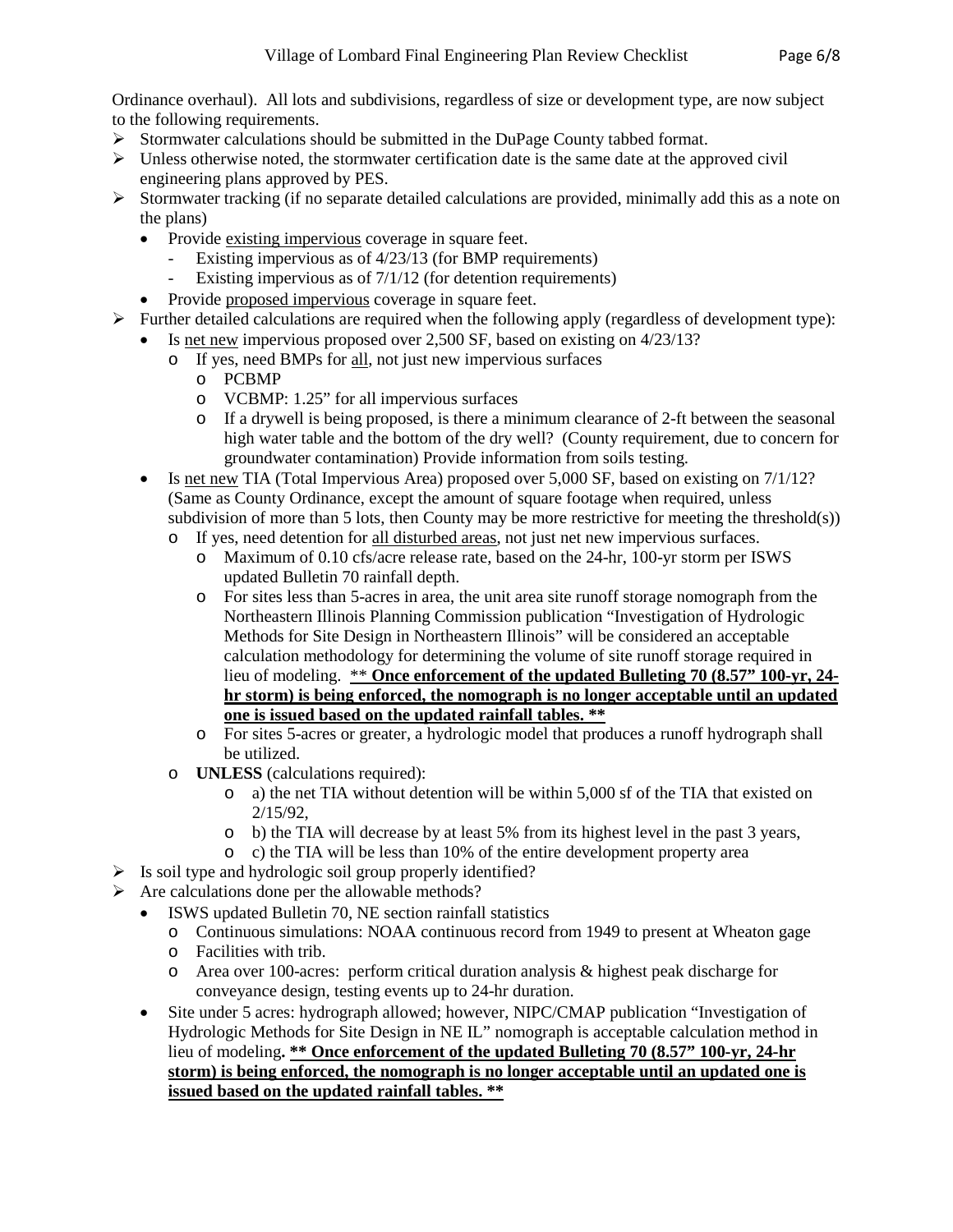- 
- Over 5 acres, must use hydrograph method
- Utilize NRCS Curve Number (excerpt below) (TR-55)
	- o Please note, subdivisions should assume 50% lot coverage for subdivision detention basins. Otherwise, individual lots may run into additional detention issues in the future as they try to add additional improvements to their sites.

| Average %       | A  | В  |    |    |
|-----------------|----|----|----|----|
| Impervious Area |    |    |    |    |
|                 | 39 | 61 | 74 | 80 |
|                 | 98 | 98 | 98 | 98 |
|                 | 76 | 85 | 89 |    |
|                 | 89 | 92 | 94 |    |
|                 | 81 | 88 | 91 |    |
|                 |    |    |    |    |

- Design rainfall depth for 100-yr is 7.58" (per ISWS Bulletin 70) \*\* **being phased out**\*\*
- Design rainfall depth for 100-yr is 8.57" (per ISWS updated Bulletin 70) (see County technical guidance memo for implementation dates)
- Release rate: 0.10 cfs/acre, unless existing release rate is less, then that rate shall be followed
- Overflow conveyance designed for 1 cfs/acre

# **EOPC Calculations**

- Does it include all public improvements required? (154.603) Public Improvement Definition (154.704, def. updated on 3/5/15)
	- Sanitary sewer
	- Storm sewer
	- Drainage ditch
	- Detention area
	- Watermain
	- Roadway
- Public lighting • Pavement
- Curb/gutter
- Signage
- Pavement marking • Grading
- Retaining walls
- Other improvement for public use or benefit

# **Misc.**

- Village code and details and specifications/notes are available in both .dwg and .pdf formats on the Village's website, [www.villageoflombard.org.](http://www.villageoflombard.org/) Shortcuts are listed below for your use.
	- o Village Code:<http://www.villageoflombard.org/index.aspx?nid=169> (.pdf only)
	- o Village Specifications/Details:<http://www.villageoflombard.org/index.aspx?nid=310>